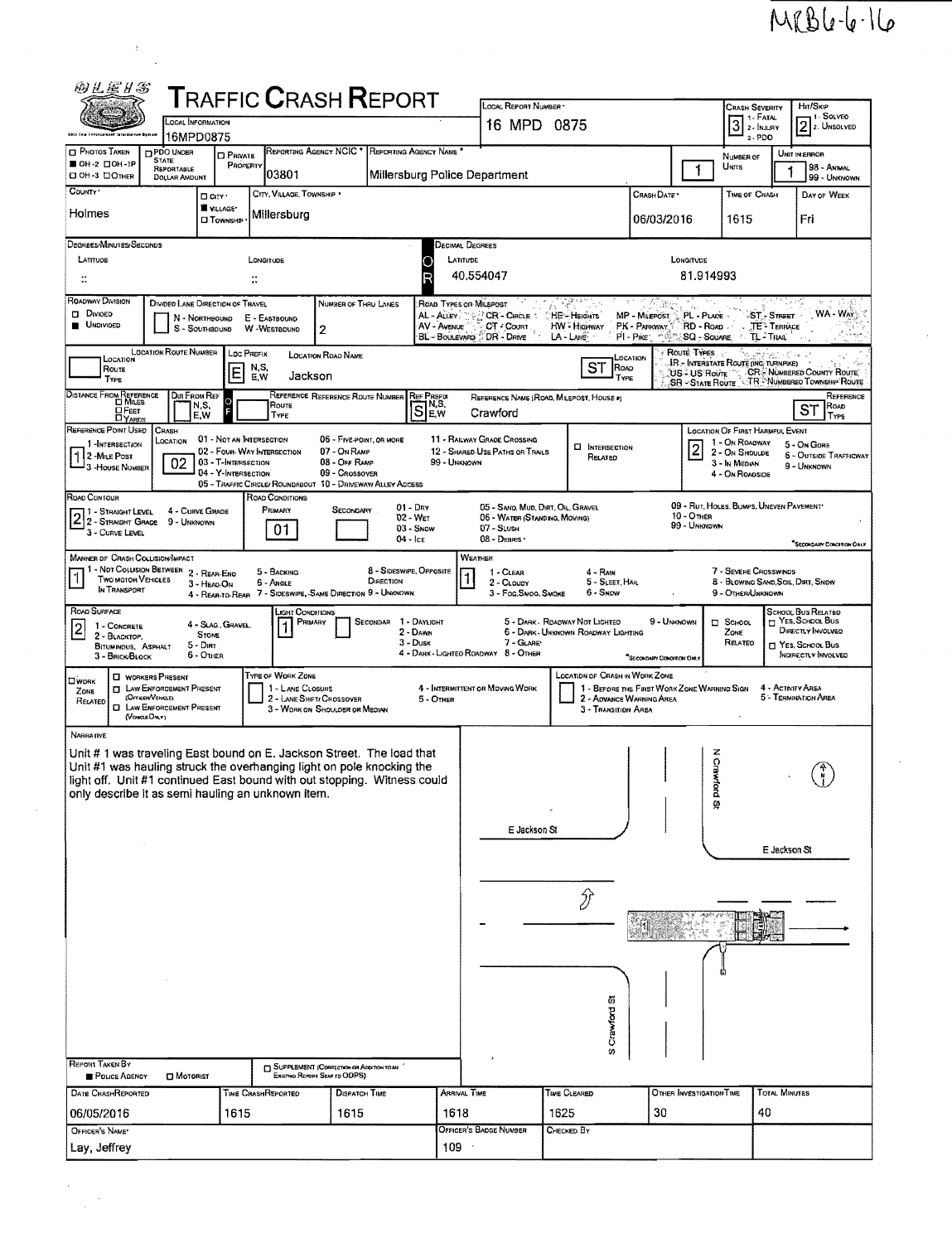|                                                                                                                                                                                                                                                                                                                                                                                                                                                                                                                                                                                                                                                                         |                                                                                                                                                                                                                                                                                                                                                                                                                                                                                                                                                     | <b>LOCAL REPORT NUMBER</b><br>16 MPD 0875                                                                                                                                                                                                                                                                                                                                                                                                                                                                                                                                                                                                                               |  |  |  |  |  |  |  |  |
|-------------------------------------------------------------------------------------------------------------------------------------------------------------------------------------------------------------------------------------------------------------------------------------------------------------------------------------------------------------------------------------------------------------------------------------------------------------------------------------------------------------------------------------------------------------------------------------------------------------------------------------------------------------------------|-----------------------------------------------------------------------------------------------------------------------------------------------------------------------------------------------------------------------------------------------------------------------------------------------------------------------------------------------------------------------------------------------------------------------------------------------------------------------------------------------------------------------------------------------------|-------------------------------------------------------------------------------------------------------------------------------------------------------------------------------------------------------------------------------------------------------------------------------------------------------------------------------------------------------------------------------------------------------------------------------------------------------------------------------------------------------------------------------------------------------------------------------------------------------------------------------------------------------------------------|--|--|--|--|--|--|--|--|
| UNIT NUMSER<br>OWNER NAME: LAST, FIRST, MIDDLE ( C SAME AS DRIVER )                                                                                                                                                                                                                                                                                                                                                                                                                                                                                                                                                                                                     |                                                                                                                                                                                                                                                                                                                                                                                                                                                                                                                                                     | OWNER PHONE NUMBER<br><b>DAMAGE AREA</b><br><b>DAMAGE SCALE</b>                                                                                                                                                                                                                                                                                                                                                                                                                                                                                                                                                                                                         |  |  |  |  |  |  |  |  |
|                                                                                                                                                                                                                                                                                                                                                                                                                                                                                                                                                                                                                                                                         |                                                                                                                                                                                                                                                                                                                                                                                                                                                                                                                                                     | FRONT<br>n                                                                                                                                                                                                                                                                                                                                                                                                                                                                                                                                                                                                                                                              |  |  |  |  |  |  |  |  |
| OWNER ADDRESS: CITY, STATE, ZIP<br><b>CISAME AS DRIVER</b> )                                                                                                                                                                                                                                                                                                                                                                                                                                                                                                                                                                                                            | 1 - None<br>α                                                                                                                                                                                                                                                                                                                                                                                                                                                                                                                                       |                                                                                                                                                                                                                                                                                                                                                                                                                                                                                                                                                                                                                                                                         |  |  |  |  |  |  |  |  |
| OН<br><b>LP STATE</b><br>LICENSE PLATE NUMBER                                                                                                                                                                                                                                                                                                                                                                                                                                                                                                                                                                                                                           | Vehicle Identification Number                                                                                                                                                                                                                                                                                                                                                                                                                                                                                                                       | 2 - MINOR<br>#Occupants                                                                                                                                                                                                                                                                                                                                                                                                                                                                                                                                                                                                                                                 |  |  |  |  |  |  |  |  |
|                                                                                                                                                                                                                                                                                                                                                                                                                                                                                                                                                                                                                                                                         |                                                                                                                                                                                                                                                                                                                                                                                                                                                                                                                                                     | о<br>3 - FUNCTIONAL<br>ı                                                                                                                                                                                                                                                                                                                                                                                                                                                                                                                                                                                                                                                |  |  |  |  |  |  |  |  |
| <b>VEHICLE YEAR</b><br><b>VEHICLE MAKE</b><br>0<br>Unknown                                                                                                                                                                                                                                                                                                                                                                                                                                                                                                                                                                                                              | <b>VEHICLE MODEL</b><br>Unknown - UNK                                                                                                                                                                                                                                                                                                                                                                                                                                                                                                               | VEHICLE COLOR<br>4 - DISABLING                                                                                                                                                                                                                                                                                                                                                                                                                                                                                                                                                                                                                                          |  |  |  |  |  |  |  |  |
| INSURANCE COMPANY<br>$P$ ROOF OF<br>INSURANCE<br><b>SHOWN</b>                                                                                                                                                                                                                                                                                                                                                                                                                                                                                                                                                                                                           | POLICY NUMBER<br>Toweo By                                                                                                                                                                                                                                                                                                                                                                                                                                                                                                                           | о<br>о<br>O<br>9 - UNKNOWN                                                                                                                                                                                                                                                                                                                                                                                                                                                                                                                                                                                                                                              |  |  |  |  |  |  |  |  |
| CARRIER NAME, ADDRESS, CITY, STATE, ZIP                                                                                                                                                                                                                                                                                                                                                                                                                                                                                                                                                                                                                                 |                                                                                                                                                                                                                                                                                                                                                                                                                                                                                                                                                     | <b>CARRIER PHONE</b>                                                                                                                                                                                                                                                                                                                                                                                                                                                                                                                                                                                                                                                    |  |  |  |  |  |  |  |  |
| US DOT<br>VEHICLE WEIGHT GVWR/GCWR<br>1 - LESS THAN OR EQUAL TO 10K LBS<br>2 - 10,001 To 26,000 k LBS<br>HM PLACARD ID NO.<br>3 - MORE THAN 26,000K LBS.<br>HAZARDOUS MATERIAL<br><b>HM Cuss</b>                                                                                                                                                                                                                                                                                                                                                                                                                                                                        | CARGO BOOY TYPE<br>01 - No CARGO BODY TYPE/NOT APPLICABL 09 - POLE<br>02 - Bus/Van (9-15 Seats, Inc Driver)<br>10 - CARGO TANK<br>03 - Bus (16+ Seats, Inc Driver)<br>11 - Flat Bed<br>04 - VEHICLE TOWING ANOTHER VEHICLE<br>12 - Dump<br>05 - Logging<br>06 - INTERMODAL CONTAINER CHASIS                                                                                                                                                                                                                                                         | TRAFFICWAY DESCRIPTION<br>1 - Two-Way, Nor Divideo<br>2 - Two WAY, NOT DIVIDED, CONTINUOUS LEFT TURN LANE<br>3 - T WO-WAY, DIVIDEO. UNPROTECTED (PAINTEO OR GRASS >4FT.) MEDIA<br>4 - Two-Way, Divideo, Positive Median Barrier<br>13 - CONCRETE MIXER<br>5 - ONE WAY TRAFFICWAY<br>14 - Auto Transporter                                                                                                                                                                                                                                                                                                                                                               |  |  |  |  |  |  |  |  |
| $\Box$<br>RELATED<br><b>NUMBER</b>                                                                                                                                                                                                                                                                                                                                                                                                                                                                                                                                                                                                                                      | 07 - CARGO VAN/ENCLOSEO BOX<br>08 - Grain, Chips, Gravel                                                                                                                                                                                                                                                                                                                                                                                                                                                                                            | 15 - GARBAGE / REFUSE<br><b>E</b> Hit / Skip UNIT<br>99 - OTHER/UNXNOWN                                                                                                                                                                                                                                                                                                                                                                                                                                                                                                                                                                                                 |  |  |  |  |  |  |  |  |
| NON-MOTORIST LOCATION PRIOR TO IMPACT<br>Type of Use<br>01 - INTERSECTION - MARKED CROSSWAL<br>2<br>02 - INTERSECTION - NO CROSSWALK<br>03 - INTERSECTION OTHER<br>1 - PERSONAL<br>04 - MIDSLOCK - MARKEO CROSSWALK<br>2 - COMMERCIAL<br>05 - TRAVEL LANE - OTHER LOCATION<br>06 - BICYCLE LANE<br>3 - GOVERNMENT<br>07 - SHOULDER/ROADSIDE<br>08 - SIDEWALK<br>09 - MEDIAN/CROSSING ISLAND<br><b>IN EMERGENCY</b><br>10 - DAME WAY ACCESS<br>RESPONSE<br>11 - SHARED-USE PATH OR TRAIL<br>12 - NON-TRAFFICWAY AREA<br>99 - OTHER/UNKNOWN                                                                                                                               | UNIT TYPE<br>17<br>01 - Sua COMPACT<br>02 - COMPACT<br>99 - UNKNOWN 03 - MID SIZE<br>OR HIT/SKIP<br>04 - Full Size<br>05 - MINIVAN<br>06 - Sport UTILITY VEHICLE<br>07 - Pickup<br>08 - VAN<br>09 - MOTORCYCLE<br>10 - Motorized Bicycle<br>11 - SNOWMOBILE/ATV<br>12 - OTHER PASSENGER VEHICLE                                                                                                                                                                                                                                                     | PASSENGER VEHICLES (LESS THAN 9 PASSENGERS MEDIMEAVY TRUCKS OR COMBO UNITS = 10KLES BUS/VAM/LIMO(9 OR MORE INCLUDING DRIVER)<br>13 - SINGLE UNIT TRUCK OR VAN ZAXLE, 6 TIRES 21 - BUS/VAN (9-15 SEATS, INC DRIVER)<br>22 - Bus (16+ Sears, Inc Driver)<br>14 - SINGLE UNIT TRUCK: 3+ AXLES<br>Non-Mororist<br>15 - SINGLE LINIT TRUCK / TRAILER<br>23 - Animal With Rider<br>16 - TRUCK/TRACTOR (BOBTAIL)<br>24 - ANIMAL WITH BUGGY, WAGON, SURREY<br>17 - TRACTOR/SEMI-TRALER<br>25 - BICYCLE/PEDACYCLIST<br>18 - Tractor/Double<br>26 - PEDESTRIAN/SKATER<br><b>19 - TRACTOR TRIPLES</b><br>20 - OTHER MEDIHEAVY VEHICLE<br>27 - OTHER NON-MOTORIST<br>HAS HM PLACARD |  |  |  |  |  |  |  |  |
| SPECIAL FUNCTION 01 - NONE<br>09 - AMBULANCE<br>02 - TAXI<br>$10 - F$ <sub>RE</sub><br>01<br>03 - RENTAL TRUCK (OVER 10KLBS)<br>04 - Bus - SCHOOL (PUBLIC OR PRIVATE) 12 - MILITARY<br>05 - Bus - Transit<br>13 - Pouce<br>06 - Bus. Charter<br>14 - Public Utility<br>07 - Bus - SHUTTLE<br>08 - Bus - Other                                                                                                                                                                                                                                                                                                                                                           | 17 - FARM VEHICLE<br>Most Damageo Area<br><b>18 - FARM EQUIPMENT</b><br>$01 - None$<br>19 - Мотовноме<br>11 - HIGHWAY/MAINTENANCE<br>20 - Golf Cart<br>$21 -$ Train<br>MPACT ARE 04 - RIGHT SIDE<br>22 - OTHER (EXPLAIN IN NASRATIVE)<br>15 - OTHER GOVERNMENT<br>16 - CONSTRUCTION EQIP.                                                                                                                                                                                                                                                           | ACTION<br>08 - LEFT SIDE<br>99 - UNKNOWN<br>1 - Non-Contact<br>3 2 - Non-Collision<br>02 - CENTER FRONT<br>09 - LEFT FRONT<br>03 - Right Front<br>10 - Top and Windows<br>3 - STRIKING<br>11 - UNDERCARRIAGE<br>4 - STRUCK<br>05 RIGHT REAR<br>12 - LOAD/TRALER<br>5 - STRIKING/STRUCK<br>06 - REAR CENTER<br>13 - TOTAL (ALL AREAS)<br>9 - Unknown<br>07 - LEFT REAR<br>$14 -$ OTHER                                                                                                                                                                                                                                                                                   |  |  |  |  |  |  |  |  |
| PRE-CRASH ACTIONS<br>Non-MOTORIST<br>MOTORIST<br>01<br>15 - ENTERING OR CROSSING SPECIFIED LOCATIO<br>01 - STRAIGHT AHEAD<br>07 - MAKING U-TURN<br>21 - OTHER NON-MOTORIST ACTION<br>13 - Negotiating a Curve<br>16 - WALKING, RUNNING, JOGGING, PLAYING, CYCLING<br>02 - BACKING<br>08 - ENTERING TRAFFIC LANE<br>14 - OTHER MOTORIST ACTIO<br>03 - Changing LANES<br>09 - LEAVING TRAFFIC LANE<br>17 - WORKING<br>99 - UNKNOWN<br>04 - OVERTAKING/PASSING<br>18 - Pusicia Venici e<br>10 - PARKED<br>05 - MAKING RIGHT TURN<br>19 - APPROACHING OR LEAVING VEHICLE<br>11 - SLOWING OR STOPPED IN TRAFFIC<br>06 - MAKING LEFT TURN<br>20 - STANDING<br>12 - DRIVERLESS |                                                                                                                                                                                                                                                                                                                                                                                                                                                                                                                                                     |                                                                                                                                                                                                                                                                                                                                                                                                                                                                                                                                                                                                                                                                         |  |  |  |  |  |  |  |  |
| <b>CONTRIBUTING CIRCUMSTANCE</b><br>PRIMARY<br>MOTORIST<br>01 - None<br>20<br>02 - FAILURE TO YIELD<br>03 - RAN REO LIGHT<br>04 - RAN STOP SIGN<br>05 - Exceeped Speed Limit<br>SECONDARY<br>06 - Unsafe Speed<br>07 - IMPROPER TURN<br>08 - LEFT OF CENTER<br>09 - Followed Too Closely/ACDA<br>99 - UNKNOWN<br>10 - IMPROPER LANE CHANGE<br><b>PASSING OFF ROAD</b>                                                                                                                                                                                                                                                                                                   | Non-Motorist<br>22 - None<br>11 - IMPROPER BACKING<br>23 - IMPROPER CROSSING<br>12 - IMPROPER START FROM PARKED POSITION<br>13 - STOPPED OR PARKEO LLEGALLY<br>24 - DARTING<br>14 - OPERATING VEHICLE IN NEGLIGENT MANNER<br>15 - Swering to Avoid (Due to External Conditions)<br>16 - WRONG SIDE/WRONG WAY<br>17 - FALURE TO CONTROL<br>28 - INATTENTIVE<br>18 - VISION OBSTRUCTION<br>19 - OPERATING DEFECTIVE EQUIPMENT<br>/SIGNALS/OFFICER<br>20 - LOAD SHIFTING/FALLING/SPILLING<br>30 - WRONG SIDE OF THE ROAD<br>21 - OTHER IMPROPER ACTION | VEHICLE DEFECTS<br>01 - TURN SIGNALS<br>02 - HEAD LAMPS<br>03 - TAIL LAMPS<br>04 - BRAKES<br>25 - LYING AND/OR LLEGALLY IN ROADWAY<br>05 - STEERING<br>26 - FALURE TO YIELD RIGHT OF WAY<br>06 - TIRE BLOWOUT<br>27 - NOT VISIBLE (DARK CLOTHING)<br>07 - WORN OR SLICK TIRES<br>08 - TRAILER EQUIPMENT DEFECTIVE<br>29 - FAILURE TO OBEY TRAFFIC SIGNS<br>09 - MOTOR TROUBLE<br>10 - DISABLED FROM PRIOR ACCIDENT<br>11 - OTHER DEFECTS<br>31 - OTHER NON-MOTORIST ACTION                                                                                                                                                                                              |  |  |  |  |  |  |  |  |
| <b>SEQUENCE OF EVENTS</b><br>2<br>5<br>39<br>Most<br>FIRST<br>HARMFUL <sup>1</sup><br>99 - UNKNOWN<br>HARMFUL<br>EVENT<br>EVENT<br>COLLISION WITH PERSON, VEHICLE OR OBJECT NOT FIXED<br>14 - PEDESTRIAN<br>21 - PARKEO MOTOR VEHICLE<br>15 - PEOALCYCLE<br>22 - WORK ZONE MAINTENANCE EQUIPMENT<br>16 - RAILWAY VEHICLE (TRAIN, ENGINE)<br>23 - STRUCK BY FALLING, SHIPTING CARGO<br>17 - ANIMAL - FARM<br>OR ANYTHING SET IN MOTION BY A                                                                                                                                                                                                                              | <b>NON-COLLISION EVENTS</b><br>6<br>01 - OVERTURN/ROLLOVER<br>02 - FIRE/EXPLOSION<br>03 - IMMERSION<br>04 - JACKKNIFE<br>05 - CARGO/EQUIPMENT LOSS OR SHIFT 09 - RAN OFF ROAD LEFT<br>COLLISION WITH FIXED, OBJECT<br>25 - IMPACT ATTENUATOR/CRASH CUSHIOXO3 - MEDIAN CABLE BARRIER<br>26 - BRIDGE OVERHEAD STRUCTURE<br>27 - BRIDGE PIER OR ABUTMENT<br>28 - BROGE PARAPET<br>29 - BRIDGE RAIL                                                                                                                                                     | 05 - EQUIPMENT FAILURE<br>10 - Cross Median<br>(BLOWN TIME, BRAKE FAILURE, ETC)<br>11 - CROSS CENTER LINE<br>07 - SEPARATION OF UNITS<br>OPPOSITE DIRECTION OF TRAVEL<br>08 - RAN OFF ROAD RIGHT<br>12 - DOWNHILL RUNAWAY<br>13 - OTHER NON-COLLISION<br>41 - OTHER POST, POLE<br><b>48 - TREE</b><br>49 - FIRE HYDRANT<br>34 - MEDIAN GUARDRAIL BARRIER<br>OR SUPPORT<br>50 - WORK ZONE MAINTENANCE<br>35 - Median Concrete Barrier<br>42 - CULVERT<br>$43 - C$ URB<br>36 - Median Other Barrier<br>EQUIPMENT<br>44 - Опен<br>51 - WALL, BULDING, TUNNEL<br>37 - TRAFFIC SIGN POST                                                                                     |  |  |  |  |  |  |  |  |
| 18 - Animal Deer<br><b>MOTOR VEHICLE</b><br>19 - ANMAL - OTHER<br>24 - Отнен Моуавце Овјест<br>20 - MOTGR VEHICLE IN TRANSPORT                                                                                                                                                                                                                                                                                                                                                                                                                                                                                                                                          | 30 - GUARDRAIL FACE<br>31 - GUARDRAILEND<br>32 - PORTABLE BARRIER<br>40 - UTILITY POLE                                                                                                                                                                                                                                                                                                                                                                                                                                                              | 45 - EMBANXMENT<br>38 - OVERHEAD SIGN POST<br>52 - OTHER FIXED OBJECT<br>39 - Light/Luminaries Support<br>46 - FENCE<br>47 - MAILBOX                                                                                                                                                                                                                                                                                                                                                                                                                                                                                                                                    |  |  |  |  |  |  |  |  |
| UNIT SPEED<br>POSTED SPEED<br>TRAFFIC CONTROL<br>01 - No CONTROLS<br>25<br>12.<br>02 - S TOP SIGN<br>03 - YIELD SIGN<br>$\square$ Stated<br><b>CI ESTIMATED</b><br>06 - SCHOOL ZONE                                                                                                                                                                                                                                                                                                                                                                                                                                                                                     | 07 - RAILROAD CROSSBUCKS<br>13 - Crosswalk Lines<br>14 - WALK/DON'T WALK<br>08 - RAILROAD FLASHERS<br>$15 - O$ THER<br>09 - RALROAD GATES<br>16 - Not Reported<br>04 - TRAFFIC SIGNAL<br>10 - Costruction Barricade<br>05 - TRAFFIC FLASHERS<br>11 - PERSON (FLAGGER, OFFICER<br><b>12 - PAVEMENT MARKINGS</b>                                                                                                                                                                                                                                      | UNIT DIRECTION<br>5 - NORTHEAST<br>9 - Unknown<br>1 - North<br>FROM<br>To<br>2 - South<br>6 - Northwest<br>3 - East<br>7 - SOUTHEAST<br>4 - West<br>8 - SOUTHWEST                                                                                                                                                                                                                                                                                                                                                                                                                                                                                                       |  |  |  |  |  |  |  |  |

 $\mathcal{A}^{\mathcal{A}}$